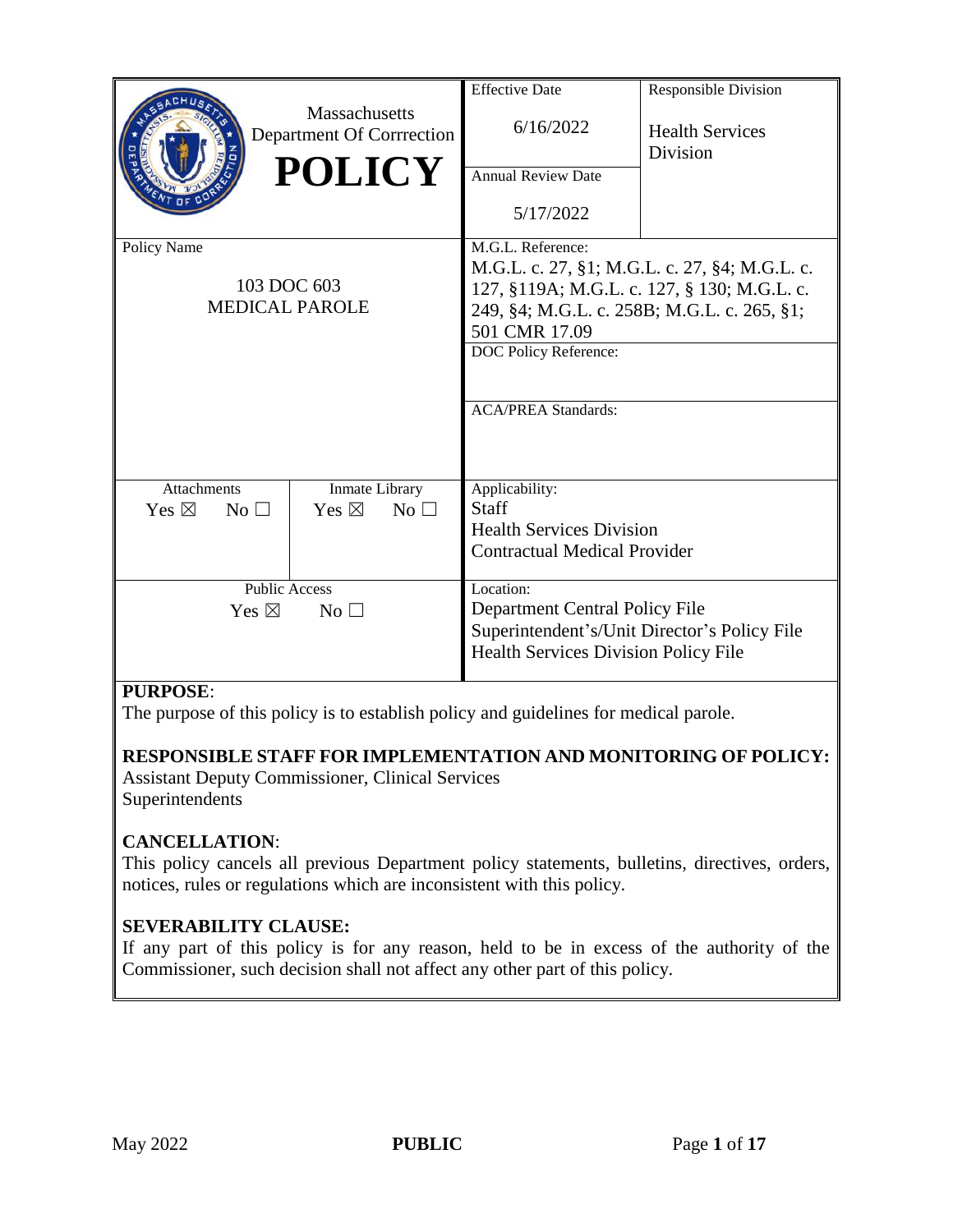## **TABLE OF CONTENTS**

| 603.01 | Definitions                                                                             | 3  |
|--------|-----------------------------------------------------------------------------------------|----|
| 603.02 | <b>Request for Medical Parole</b>                                                       | 4  |
| 603.03 | Multidisciplinary Review Team                                                           | 6  |
| 603.04 | <b>Risk for Violence Assessment</b>                                                     | 7  |
| 603.05 | Notification to District Attorneys, Victims/Victims' Families, Inmate and<br>Petitioner | 7  |
| 603.06 | <b>Hearings</b>                                                                         | 8  |
| 603.07 | Referral to the Parole Board                                                            | 9  |
| 603.08 | <b>Final Decision</b>                                                                   | 10 |
| 603.09 | <b>Notices</b>                                                                          | 11 |
| 603.10 | Parole Board Jurisdiction, Supervision and Control                                      | 11 |
| 603.11 | Legal Challenges to Medical Parole Decisions                                            | 12 |
| 603.12 | Reporting                                                                               | 12 |

# **ATTACHMENTS**

| Attachment #1 | Massachusetts Department of Correction Medical Parole Application                    | 14 |
|---------------|--------------------------------------------------------------------------------------|----|
| Attachment #2 | Release of Information Regarding Petition for Medical Parole                         | 16 |
| Attachment #3 | Consent for the Release of Confidential Information Regarding<br>Medical Parole Plan | 17 |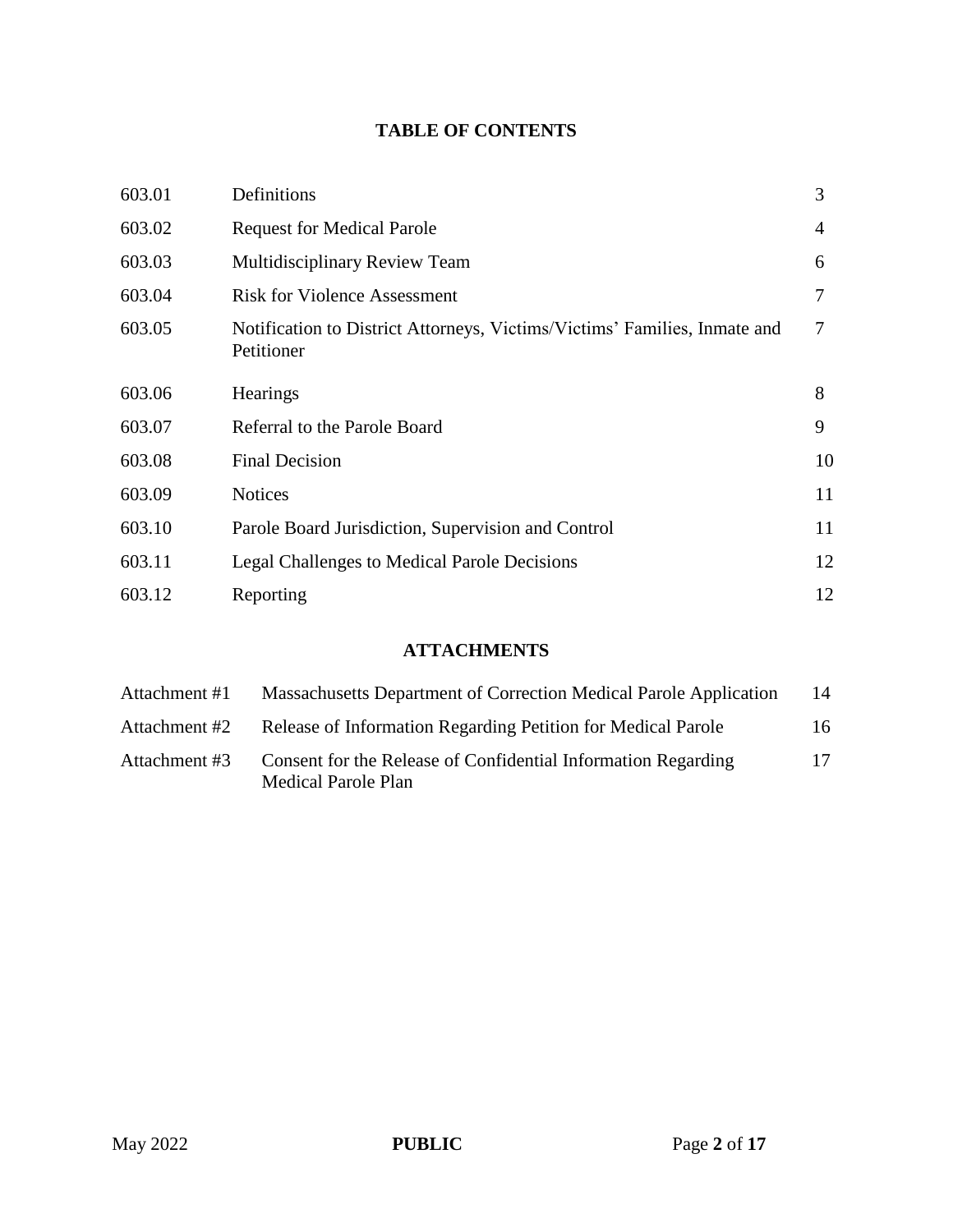## **603.01 DEFINITIONS**

Activities of Daily Living (ADL): Self-care tasks including, but not limited to, bathing and showering, personal hygiene and grooming, dressing, toilet hygiene, functional mobility, and self-feeding.

Commissioner: Commissioner of the Department of Correction.

Debilitating Condition: A physical or cognitive condition that appears irreversible and which causes an inmate significant and serious impairment of strength or ability to perform daily life functions such as eating, breathing, toileting, walking or bathing so as to minimize the inmate's ability to commit a crime if released on medical parole, and requires the inmate's placement in a facility or a home with access to specialized palliative or medical care.

Department: The Department of Correction established pursuant to M.G.L. c. 27, § 1.

Inmate: A committed offender serving a sentence. Persons who are awaiting trial and persons civilly committed shall not be deemed inmates for purposes of this policy.

Medical Parole: A release on parole pursuant to M.G.L. c. 127, §119A due to a terminal illness and/or permanent incapacitation, as determined by a licensed physician, that is so debilitating that the inmate does not pose a public safety risk.

Medical Parole Plan: A comprehensive written medical and psychosocial care plan specific to an inmate and including, but not limited to: (i) the proposed course of treatment; (ii) the proposed site for treatment and post-treatment care (home plan); (iii) documentation that medical providers qualified to provide the medical services identified in the medical parole plan are prepared to provide such services; and (iv) the financial program in place to cover the cost of the plan for the duration of the medical parole, which shall include eligibility for enrollment in commercial insurance, Medicare or Medicaid, or other government benefits, or access to other adequate financial resources for the duration of the medical parole.

Multidisciplinary Review Team (MRT): A team consisting of the Commissioner's designee, the Superintendent of the institution where the inmate is currently incarcerated, a representative of the Department's health service provider, and the Director of the Department's Classification Division or designee.

Parole Board: The Parole Board established pursuant to M.G.L. c. 27, § 4.

Permanent Incapacitation: A physical or cognitive incapacitation that appears irreversible, as determined by a licensed physician, that is so debilitating that the inmate does not pose a public safety risk.

Secretary: The Secretary of the Executive Office of Public Safety and Security.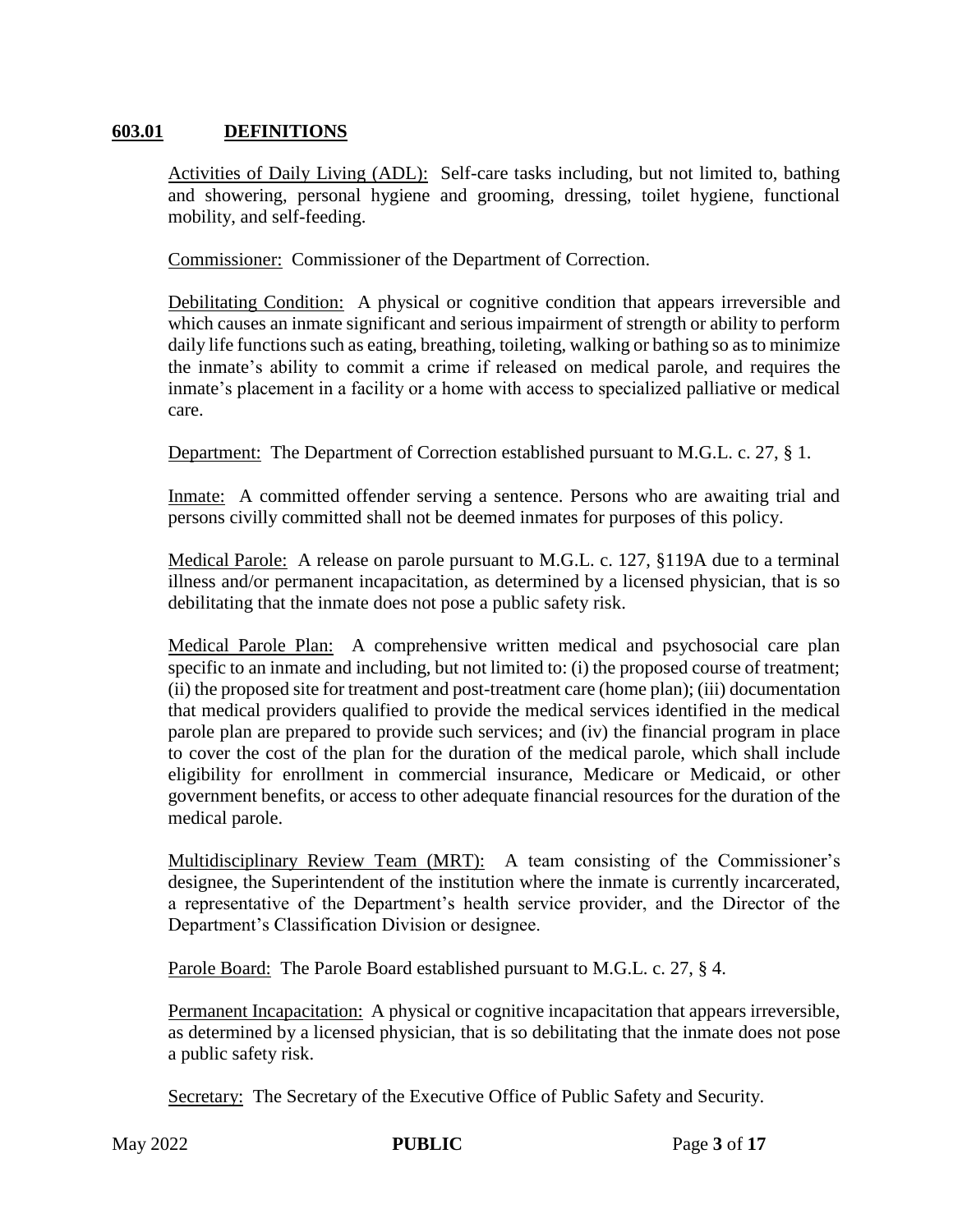Terminal Illness: A condition that appears incurable, as determined by a licensed physician, that will likely cause the death of the inmate in not more than 18 months, that is so debilitating that the inmate does not pose a public safety risk.

## **603.02 REQUEST FOR MEDICAL PAROLE**

- A. Notwithstanding any general or special law to the contrary, an inmate may be eligible for medical parole due to a terminal illness or permanent incapacitation.
- B. The Superintendent of a correctional institution shall consider an inmate for medical parole upon receipt of a written petition submitted by:
	- 1. the inmate;
	- 2. the inmate's attorney;
	- 3. the inmate's next of kin;
	- 4. a medical provider of the correctional institution;
	- 5. a member of the Department's staff; or
	- 6. an individual, designated by the inmate to act on their behalf, but said designated individual shall not be a Department or county inmate.

The petition shall be in writing. The Department has developed a form to be made available to the inmate or the petitioner (Attachment #1). If the petition is not submitted on the form made available by the Department, correctional or medical staff will provide the inmate or petitioner, where not the inmate, with the proper form as soon as practicable and will direct the petitioner to complete it. A failure to submit the petition on the Department's form shall not delay or change the processing of the petition.

The petition shall be accompanied by:

- 1. a proposed medical parole plan, but, where not submitted by the inmate or petitioner, said proposed plan shall be developed by the Superintendent prior to transmitting the petition to the Commissioner.
- 2. a written diagnosis accompanied by a signed affidavit on letterhead from a licensed physician if not a medical provider utilized by the Department;
- 3. a release form signed by the inmate to permit copies of the petition and all supporting documents to be provided to other criminal justice agencies and the appropriate district attorney. Registered victims/victims' family members pursuant to M.G.L. c. 258B, will be provided with a copy of the petition and the most recent clinical assessment of the inmate prepared by the Department's medical provider, upon request and to the extent permitted under state and federal medical privacy laws (Attachment #2); and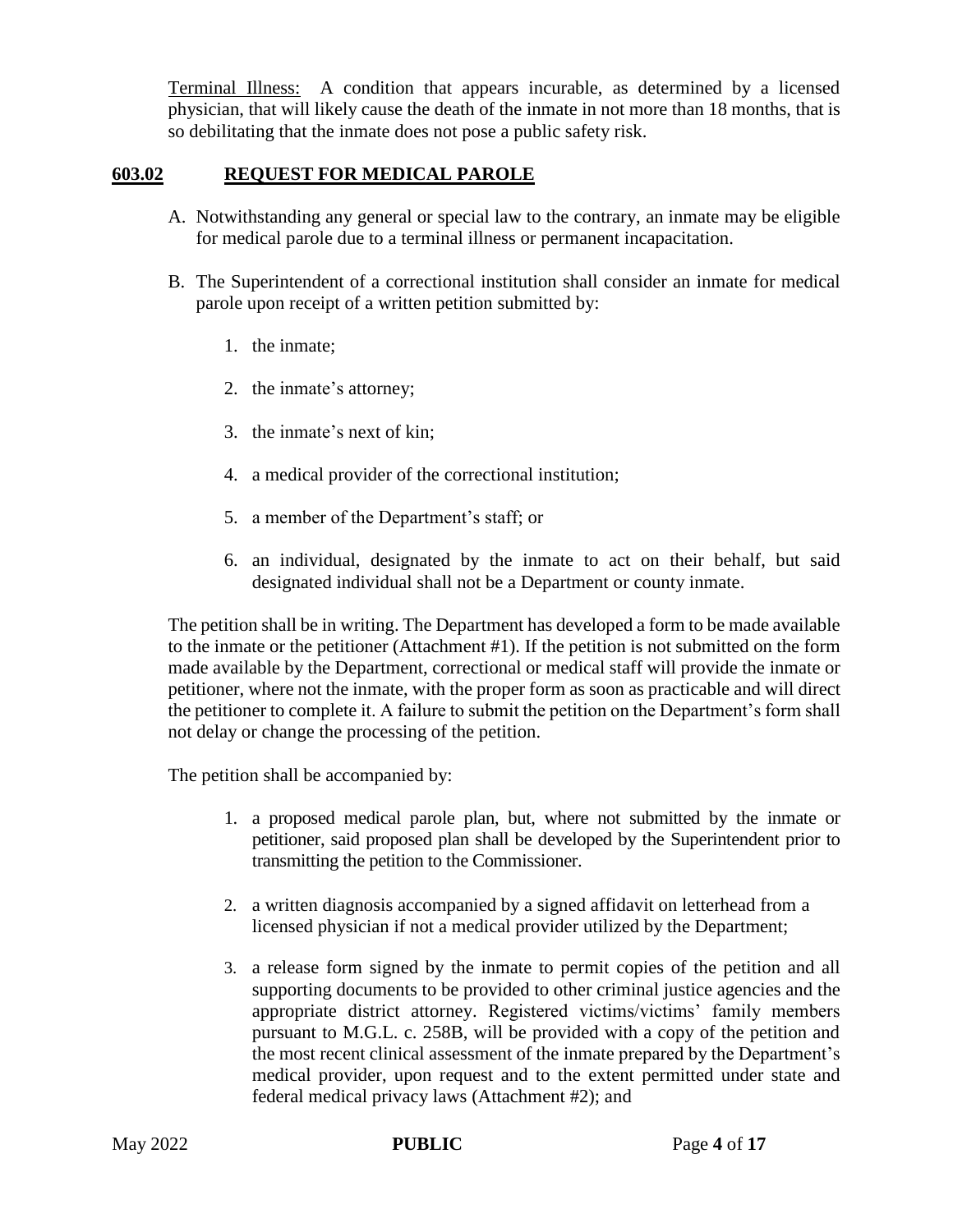4. a release form signed by the inmate to permit the Parole Board, the Department of Correction, and the Department's medical provider to investigate, assess and share a proposed medical parole plan and any relevant information associated therewith for purposes of G.L. c. 127, § 119A, with any medical or other facility considering the inmate for potential admission and/or treatment. (Attachment #3).

The Department shall make the appropriate release forms available for these purposes. If the inmate is not competent to sign the release forms, the inmate's medical guardian is required to sign the release forms on the inmate's behalf. The petition shall not be processed without the signed release forms.

If the inmate has completed and provided all documents required by subsections (2), (3), and (4) above, said petitioner may request assistance through parole staff assigned to the institution in completing subsections (2), (3), and (4) below.

The medical parole plan required by 103 DOC 603.02(B) shall include specific information as to:

- 1. The proposed course of medical treatment following any release on medical parole;
- 2. The level of care required and proposed site for any continuing medical treatment and post-treatment care (e.g., private home, skilled nursing care facility, hospice);
- 3. Availability of medical care and written documentation that medical providers qualified to provide the care proposed are prepared to provide the services required; and
- 4. The financial program in place to cover the cost of the plan for the duration of any medical parole, including eligibility for enrollment in commercial insurance, Medicare or Medicaid, other government benefits, or access to other adequate financial resources for the duration of any medical parole.

Petitions must be submitted to the Superintendent of the institution where the inmate is currently incarcerated, unless the inmate is housed at Lemuel Shattuck Hospital, in which case the petition should be submitted to the Superintendent of Lemuel Shattuck Hospital for forwarding as appropriate to the Superintendent of the institution to which the inmate is classified. A petition submitted to any other Department employee or institution other than the Superintendent of the institution where the inmate is currently incarcerated shall be forwarded to the appropriate Superintendent for processing.

C. The Superintendent shall review the petition and, in consultation with the Multidisciplinary Review Team, develop a recommendation as to the release of the inmate on medical parole. Whether or not the Superintendent recommends in favor of medical parole, the Superintendent shall, not more than 21 days after receipt of the petition, transmit the recommendation, petition, and all supporting documentation to the Commissioner, including but not limited to: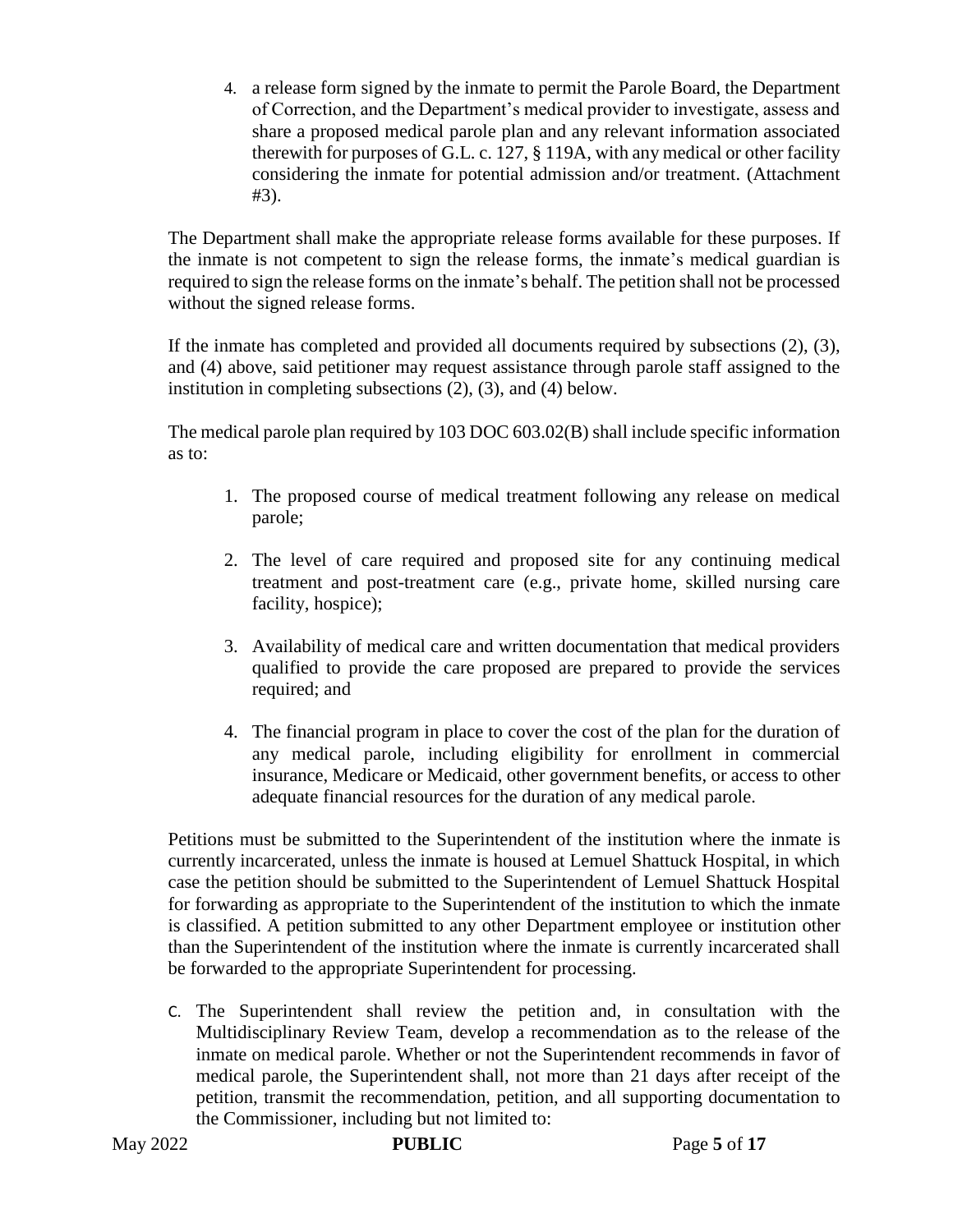- 1. the medical parole plan developed by the petitioner and/or the Superintendent;
- 2. the written diagnosis by a physician licensed to practice medicine under section 2 of chapter 112 previously submitted by the petitioner to the Superintendent, an updated clinical review of the inmate by the Department's medical provider as to whether the inmate suffers from a debilitating condition, and any supplemental medical diagnosis and/or records, which the Superintendent deems relevant; and
- 3. an assessment of the risk for violence that the inmate poses to society, which shall utilize standardized assessment tools that measure clinical prognosis, such as the LS/CMI assessment tool and/or COMPAS; and
- 4. The inmate's risk level for classification evaluation purposes based on a recent classification report.
- D. If the medical parole plan proposes a placement outside of the Commonwealth for the inmate, such placement will be subject to the guidelines of the Interstate Compact for Adult Offender Supervision, and approval of the petition may be conditioned on acceptance by the other jurisdiction, potentially delaying the inmate's release on medical parole.

## **603.03 MULTIDISCIPLINARY REVIEW TEAM**

The Multidisciplinary Review Team (MRT) shall be responsible for reviewing the proposed medical parole plan and supporting documents and assisting the Superintendent in formulating his/her/their recommendation to the Commissioner. The MRT's review shall include, but not be limited to:

- A. confirmation of the written diagnosis as to whether the inmate has a debilitating condition that appears incurable, that will likely cause the death of the inmate in not more than 18 months or a debilitating physical or cognitive incapacitation that appears irreversible as determined by the Department's medical provider;
- B. the proposed course of treatment as provided in the medical parole plan submitted by the petitioner;
- C. the proposed site for treatment and post-treatment care;
- D. documentation that medical providers qualified to provide the medical services identified in the medical parole plan are prepared to provide such services;
- E. the financial program in place to cover the cost of the medical parole plan for the duration of the medical parole, which shall include eligibility for enrollment in commercial insurance, Medicare or Medicaid, other government benefits, or access to other adequate financial resources for the duration of the medical parole; and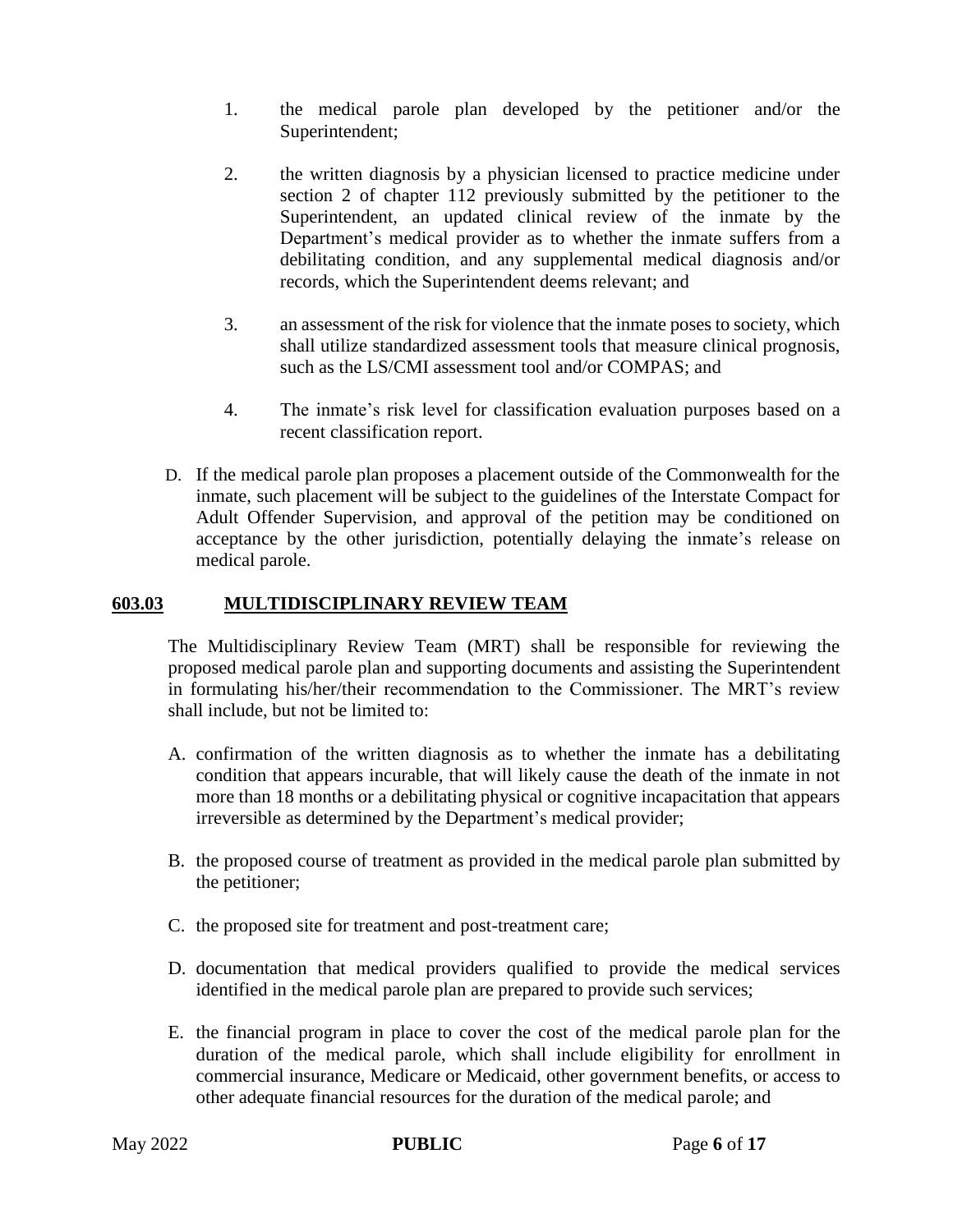F. the inmate's suitability for medical parole, utilizing standardized assessment tools such as the LS/CMI assessment tool and/or COMPAS, as well as the inmate's risk level for classification evaluation purposes based on a recent classification report.

#### **603.04 RISK FOR VIOLENCE ASSESSMENT**

The Superintendent's risk for violence assessment required by subsection 603.02(C) shall take into consideration:

- A. the inmate's diagnosis and prognosis;
- B. the inmate's current housing situation (e.g., placement in general population, institutional infirmary, Lemuel Shattuck Hospital, or outside hospital);
- C. the necessary clinical management of the inmate's terminal illness/permanent incapacitation;
- D. an assessment for mobility, gait and balance, specifically, whether the inmate is bedridden, wheelchair-bound, uses a walker, or can walk with assistance;
- E. the medically prescribed and required durable medical equipment or other assistive devices for the inmate including, but not limited to, wheelchairs (manual or electric), hospital beds, traction equipment, canes, crutches, walkers, kidney machines, ventilators, oxygen, monitors, pressure mattresses, and/or lifts;
- F. the inmate's ability to manage Activities of Daily Living;
- G. a mental health assessment; and
- H. the inmate's age, height, weight, ability to eat independently, and if the inmate is fed intravenously.

#### **603.05 NOTIFICATION TO DISTRICT ATTORNEYS, VICTIMS/VICTIMS' FAMILIES, INMATE AND PETITIONER**

- A. Upon receipt of the medical parole petition, supporting documentation and recommendation of the Superintendent where the inmate is currently incarcerated, the Commissioner shall notify the following individuals, in writing, that the inmate is being considered for medical parole:
	- 1. the District Attorney for the jurisdiction where the offense resulting in the inmate being committed to the correctional institution occurred;
	- 2. the inmate;
	- 3. the person who petitioned for medical parole, if not the inmate; and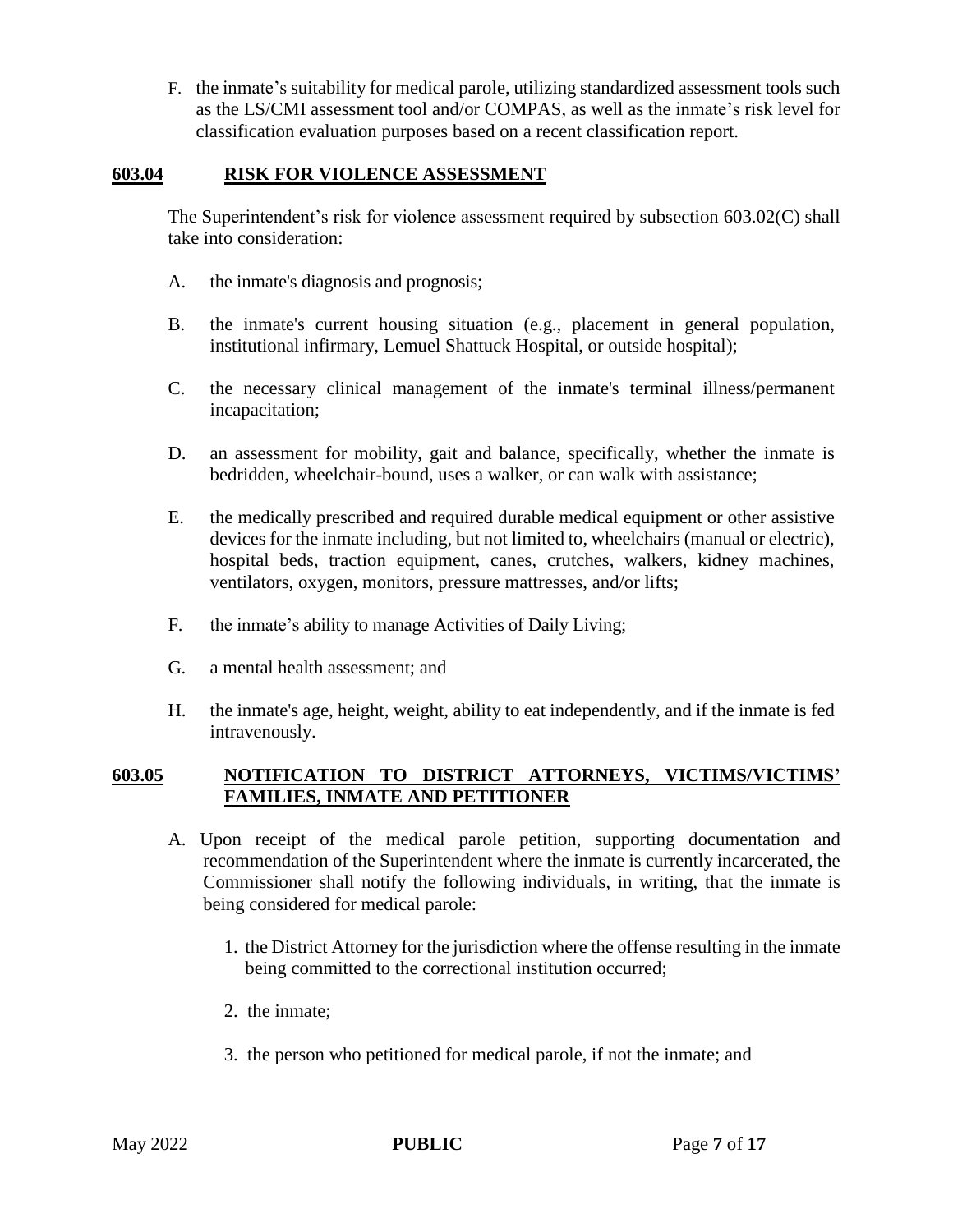- 4. if applicable, the victim(s) or the victim's family entitled to receive notification under M.G.L. c. 258B. Said notification should take place through the Department's Office of Victim Services both telephonically and in writing.
- B. Any individual who receives notice under this section shall have an opportunity to provide written statements; provided, however, that if the inmate was convicted and is serving a sentence under M.G.L. c. 265, §1, the District Attorney or victim's family may request a hearing.
- C. Following the receipt of notice from the Commissioner, the District Attorney, may, upon request, receive a copy of the medical parole petition, medical parole plan, and all supporting documents, except for the recommendation of the Superintendent to the Commissioner to the extent the documents are not protected from disclosure under state and federal medical privacy laws, relied upon by the Superintendent when submitting the recommendation to the Commissioner.

The registered victim/victim's family members, pursuant to M.G.L. c. 258B, will be provided with a copy of the petition and the most recent clinical assessment of the inmate prepared by the Department's medical provider, upon request. The recommendation of the Superintendent to the Commissioner shall not be provided to the inmate or petitioner, if not the inmate, while the Commissioner's decision is pending.

D. Written statements regarding the petition must be provided to the Department on or before the deadline set by the Commissioner. Individuals who fail to timely submit such statements waive their right to be heard and untimely submitted statements will not be considered by the Commissioner, unless an extension is granted by the Commissioner within the 45-day deadline required by 103 DOC 603.08. All individuals shall receive advance notice of the deadline for submission of written statements, and the deadline for filing a request for an extension.

## **603.06 HEARINGS**

The Commissioner, in his/her/their discretion, may conduct a hearing on the medical parole petition in accordance with 103 DOC 603.05. The following procedures shall apply to any such hearing:

- A. The hearing shall be closed to the public and to the media.
- B. The Commissioner shall determine who may attend the hearing. Attendees may include, but are not limited to:
	- 1. the inmate;
	- 2. the person who petitioned for medical parole, if not the inmate;
	- 3. an attorney for the inmate or petitioner;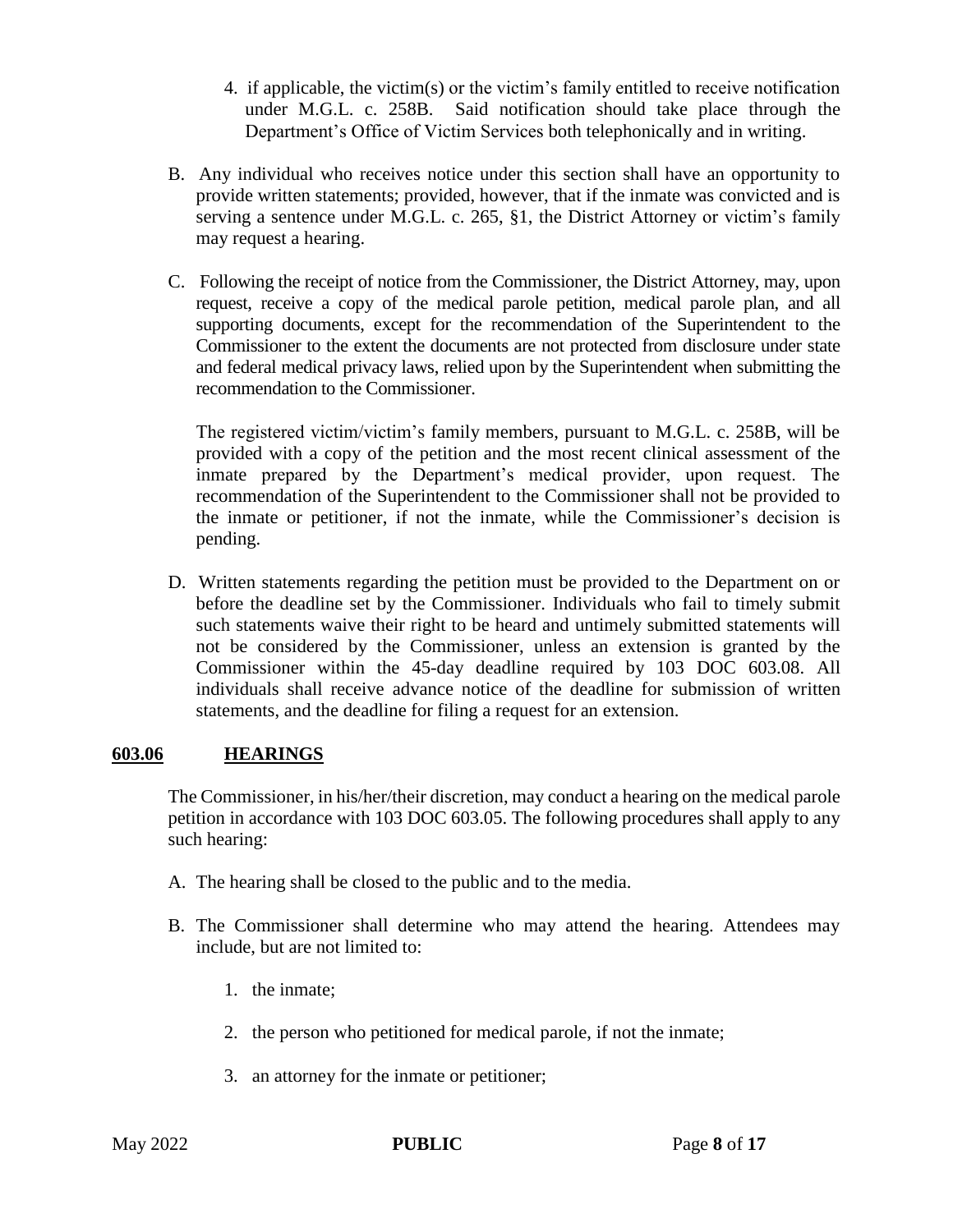- 4. the District Attorney for the jurisdiction where the offense occurred that resulted in the inmate's governing sentence to the Department, and/or one (1) or more persons designated by the District Attorney;
- 5. the victim and/or the victim's family, if applicable under M.G.L. c. 258B;
- 6. such other Department staff as designated by the Commissioner; and
- 7. a representative from the Parole Board.
- C. The hearing may be held within the correctional institution where the inmate is currently incarcerated or in another suitable location determined by the Commissioner. In the Commissioner's discretion, a telephonic or videoconferencing hearing may be conducted.
- D. Persons who give oral testimony at the hearing shall testify under oath.
- E. The hearing shall be recorded in a manner to allow a written transcript of the hearing to be produced if necessary.
- F. The Commissioner shall preside over every phase of the hearing and the conduct of all attendees and may impose procedural requirements such as reasonable time limits on the length of oral testimony. The Commissioner may ask questions, but otherwise, questioning of witnesses by attendees shall not be allowed.
- G. The Commissioner shall not be bound by the laws of evidence observed by the courts of the Commonwealth.

## **603.07 REFERRAL TO THE PAROLE BOARD**

- A. If it appears to the Commissioner that a decision to release the inmate on medical parole is likely, the Commissioner shall refer the case to the Parole Board to investigate and report on the suitability of the proposed place of residence set forth in the medical parole plan and to set appropriate terms and conditions for medical parole. inmate's entire medical parole petition, and supporting documents, to the Parole Board within 30 days after receiving the Superintendent's recommendation. The Parole Board staff and designated staff will be available to assist inmates and their advocates in identifying community resources available to them in the event the inmate is granted medical parole.
- B. Each medical parole petition referred to the Parole Board by the Commissioner shall include the following:
	- 1. the proposed medical parole plan and supporting documents;
	- 2. an updated clinical review of the inmate by the Department's or Sheriff's medical provider, respectively;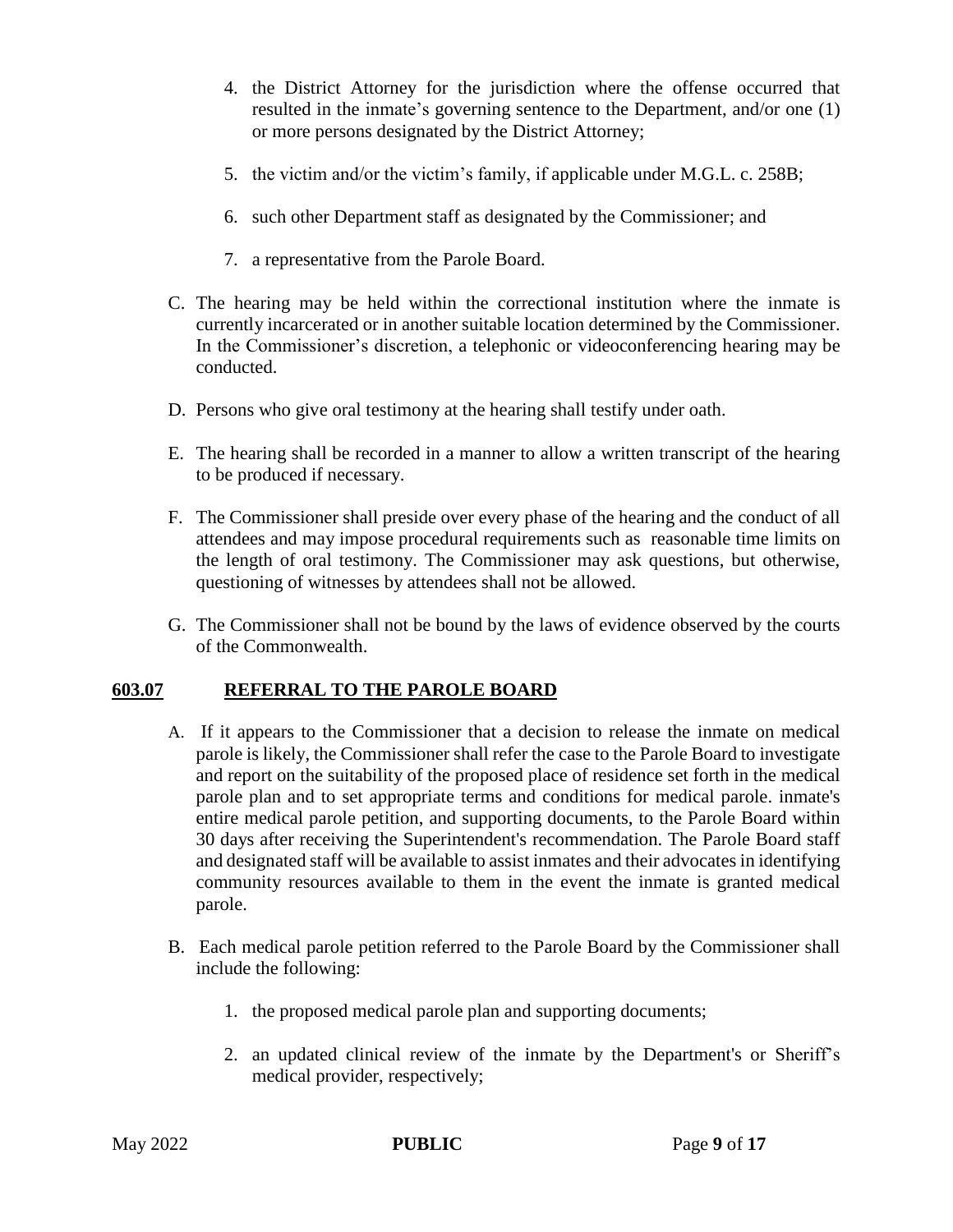- 3. the written diagnosis, accompanied by a signed affidavit on letterhead, by a licensed physician previously submitted by the petitioner to the Superintendent or Sheriff.
- 4. a release form provided by the Department or Sheriff, respectively, and signed by the inmate, or the inmate's medical guardian if the inmate is incompetent, to permit copies of the petition and all supporting documents to be provided to other criminal justice agencies, the appropriate District Attorney, and proposed nursing facility placements. The registered victims/victims' family members, pursuant to M.G.L. c. 258B, will be provided with a copy of the petition and the most recent clinical assessment of the inmate prepared by the Department's or Sheriff's medical provider, upon request, to the extent the documents are not protected from disclosure under state and federal medical privacy laws;
- 5. a release form provided by the Department or Sheriff, respectively, and signed by the inmate, or the inmate's medical guardian if the inmate is incapacitated.

Within 15 days of receipt of the referral from the Commissioner, the Parole Board or designated employees shall, pursuant to M.G.L. c. 127, § 130, conduct the parole risk and needs assessment and set all appropriate terms and conditions of release.

## **603.08 FINAL DECISION**

- A. The Commissioner shall issue a written decision no later than 45 days after receipt of the Superintendent's or Sheriff's recommendation and supporting documentation. If the Commissioner determines that an inmate is terminally ill or permanently incapacitated such that if released, the inmate will live and remain at liberty without violating the law and the release will not be incompatible with public safety or the welfare of society, the inmate shall be released on medical parole. The decision shall be accompanied by:
	- 1. a written statement of reasons for the Commissioner's decision.
	- 2. all the conditions that must be met prior to the inmate's release; and
	- 3. notification of the ability to file a petition for judicial review under M.G.L. c. 249, § 4
- B. A copy of the Commissioner's written decision shall be provided to the individuals entitled to notice as set forth in 103 DOC 603.05, and the Parole Board.
- C. The Commissioner may set conditions which must be met prior to the inmate's release on medical parole where doing so is necessary to ensure the inmate is released to a facility or home that provides appropriate care in an appropriate facility, consistent with the requirements of the medical parole plan. Said conditions shall include, but are not limited to, enrollment in MassHealth; signing all necessary release forms, registration with the Sex Offender Registry Board, where required, and, acceptance by the Interstate Commissioner of Adult Offender Supervision under the Interstate Compact for the Supervision of Adult Offenders, where required, or where such acceptance is not received,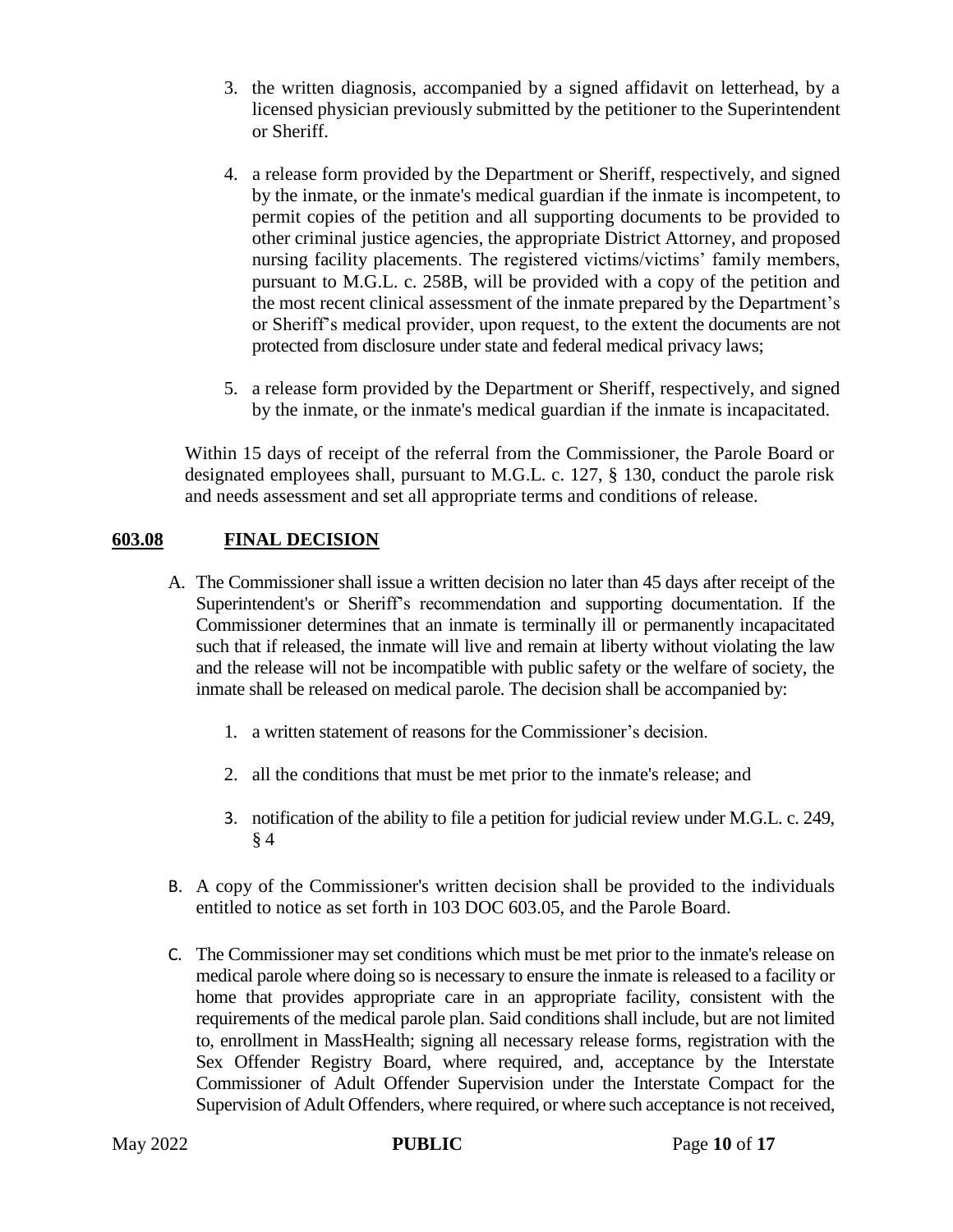the availability of an alternative placement. The Department shall work proactively and collaboratively with other states, departments, agencies, facilities, and individuals, including the inmate and petitioner, to ensure the conditions are satisfied so the inmate is released as expeditiously as possible.

D. The conditions established by the Commissioner pursuant to 103 DOC 603.08 (3) are distinct from the terms and conditions of supervision imposed by the Parole Board pursuant to 103 DOC 603.10, which take effect upon the inmate's release from custody.

## **603.09 NOTICES**

Not less than 24 hours before the date of an inmate's release on medical parole, the Commissioner shall notify the following, in writing, including identification of the inmate's release date and the terms and conditions of the scheduled release:

- A. The District Attorney for the jurisdiction where the offense resulting in the inmate being committed to the correctional institution occurred;
- B. The department of the state police;
- C. The police department in the city or town in which the inmate shall reside; and
- D. If applicable under M.G.L. chapter 258B, the victim or the victim's family, through the Department's Office of Victim Services.

## **603.10 PAROLE BOARD JURISDICTION, SUPERVISION, AND CONTROL**

- A. An inmate granted release under M.G.L. c. 127, § 119A, and 501 CMR 17.09 shall be under the jurisdiction, supervision and control of the Parole Board, as if the inmate has been paroled pursuant to M.G.L. c. 127, § 130.
- B. Upon a favorable determination on the petition by the Commissioner, the Institutional Parole Officer/Transitional Parole Officer at the institution where the inmate is held will generate a medical parole permit, which shall include the Parole Board's final terms and conditions of medical parole and apply through the date upon which the inmate's sentence would have expired. The Parole Board may revise, alter, or amend the terms and conditions of a medical parole at any time.
- C. The Institutional Parole Officer/Transitional Parole Officer will notify the Field Parole Officer of the scheduled date of release of the inmate on medical parole by the Commissioner. A Victim Services Coordinator at the Parole Board will contact victims and victims' families to provide notification of terms and conditions of release set by the Parole Board.
- D. An inmate granted medical parole will be supervised in accordance with Parole Board policy. In the event that the conditions set by the Parole Board are inconsistent with existing Field Policies or Standard Operating Procedures concerning special conditions, the conditions for medical parole set by the Parole Board shall supersede those policies or procedures.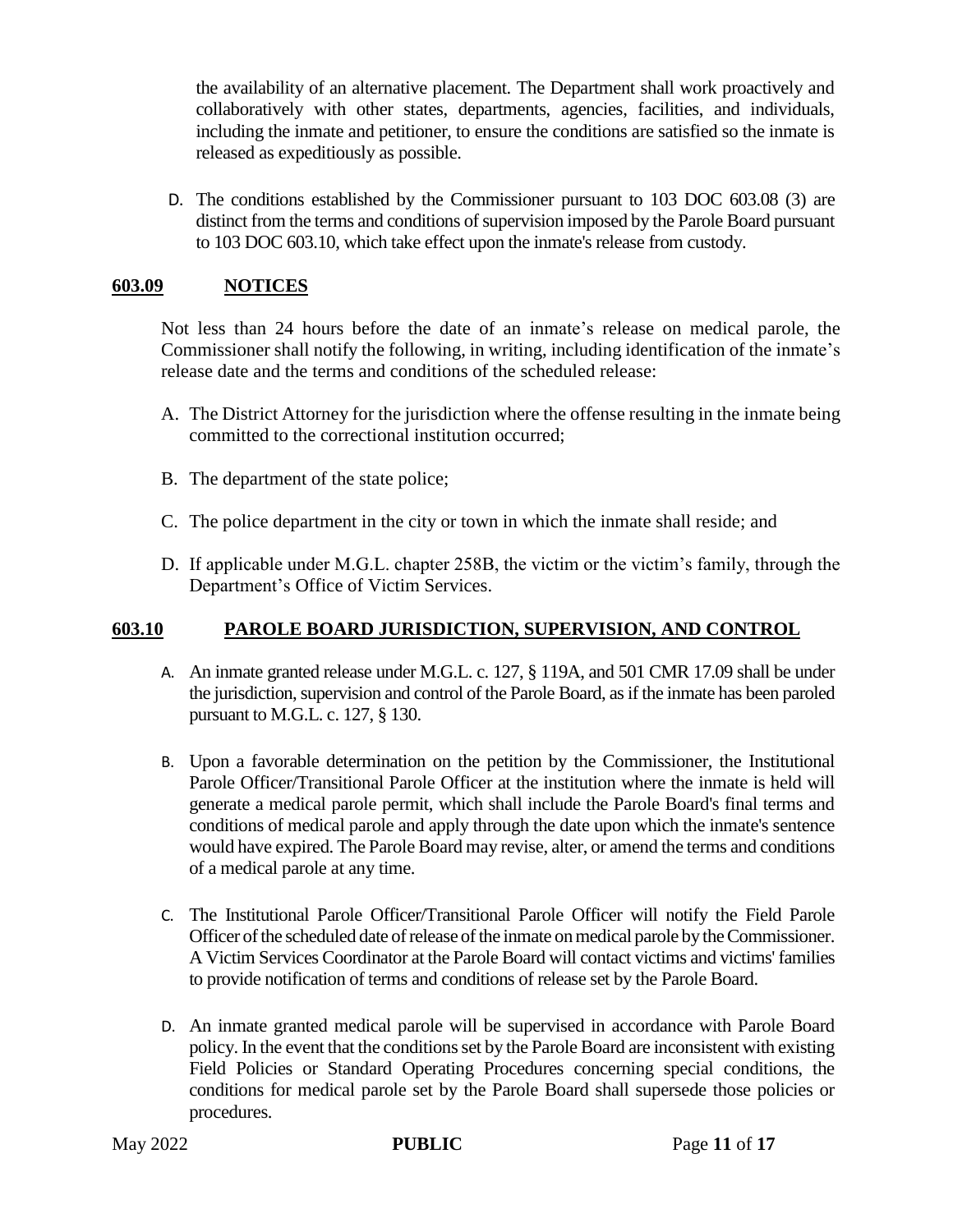E. An inmate granted medical parole will not see the Parole Board for a traditional parole release hearing. An inmate granted medical parole will only go before the Parole Board in the event of a revocation hearing.

## **603.11 LEGAL CHALLENGES TO MEDICAL PAROLE DECISIONS**

- A. Following the Commissioner's decision, an inmate, Sheriff, or Superintendent aggrieved by the decision denying or granting a medical parole petition may petition for judicial review of the decision under M.G.L. c. 249, § 4. Following the Commissioner's decision, and upon request by the aggrieved party, the inmate, or the petitioner, the Department will provide a copy of the administrative record, redacted where required under state and federal medical privacy laws, or where necessary to protect the victim or the victim's family, within 15 business days of receipt of the request, following the Commissioner's decision.
- B. A decision by the court under M.G.L. c. 249, § 4, affirming or reversing the Commissioner's grant or denial of medical parole shall not affect an inmate's eligibility for any other form of release permitted by law, nor shall it preclude an inmate's eligibility for medical parole in the future.
- C. Following the Commissioner's denial of medical parole, an inmate may file a new petition, or request that the Commissioner reconsider his/her/their previous decision on the petition. In no event shall a new petition or request for reconsideration be acted upon later than the 66 days permitted under the medical parole statute.

## **603.12 REPORTING**

The Commissioner and the Secretary shall file an annual report not later than March 1 with the clerks of the Senate and the House of Representatives, the Senate and House Committees on Ways and Means and the Joint Committee on the Judiciary detailing, for the prior fiscal year:

- A. the number of inmates in the custody of the Department or the Sheriffs who applied for medical parole and the race and ethnicity of each applicant;
- B. the number of inmates who have been granted medical parole and the race and ethnicity of each inmate;
- C. the nature of the illness of the applicants for medical parole;
- D. the counties to which the inmates have been released;
- E. the number of inmates who have been denied medical parole, the reason for the denial and the race and ethnicity of each inmate;
- F. the number of inmates who have petitioned for medical parole more than once;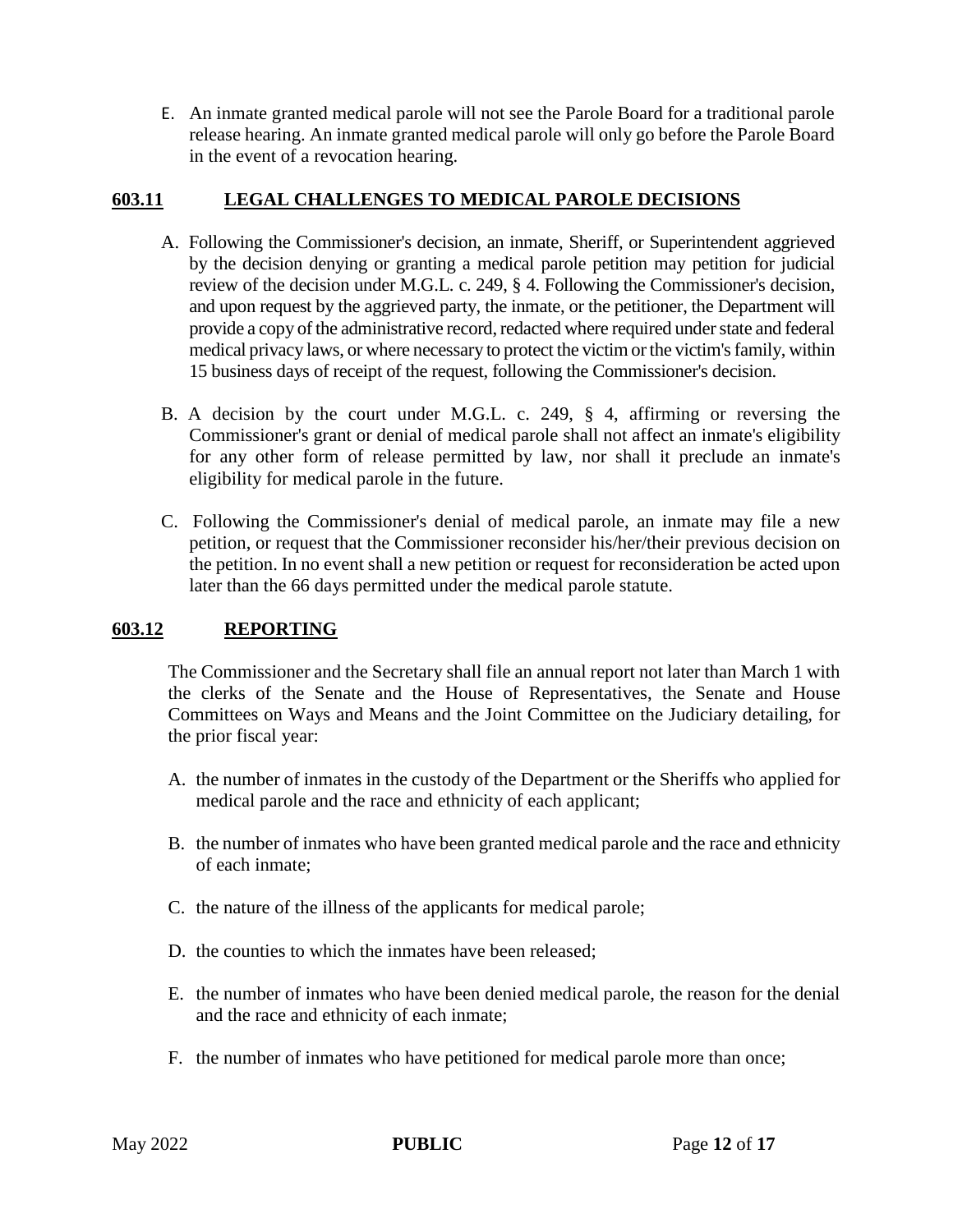- G. the number of inmates released who have been returned to the custody of the Department or the Sheriff and the reason for each inmate's return; and
- H. the number of petitions for relief filed in court pursuant to M.G.L. c. 249, §4.

No information provided in this report shall include personally identifiable information of the inmates.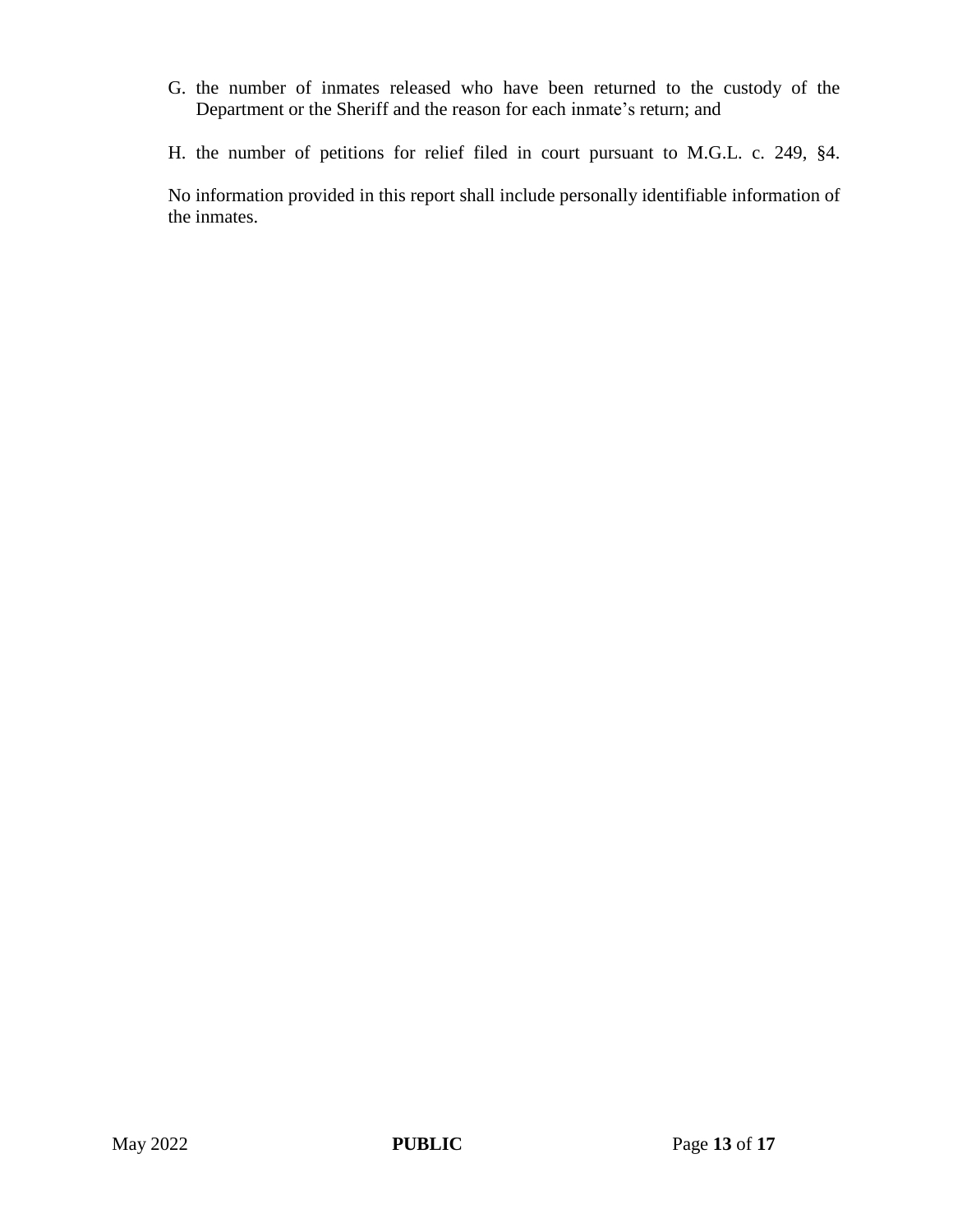Attachment #1

#### **MASSACHUSETTS DEPARTMENT OF CORRECTION Medical Parole Petition**

| Commitment ID#: _____________________ |                                                                                                                                                                                 |                                                        |                                                                                                                       |  |  |
|---------------------------------------|---------------------------------------------------------------------------------------------------------------------------------------------------------------------------------|--------------------------------------------------------|-----------------------------------------------------------------------------------------------------------------------|--|--|
|                                       |                                                                                                                                                                                 |                                                        |                                                                                                                       |  |  |
|                                       |                                                                                                                                                                                 |                                                        | Race/Ethnicity (Check One): $\square$ White $\square$ Black or African American $\square$ Hispanic and Latino         |  |  |
|                                       |                                                                                                                                                                                 |                                                        | $\Box$ Native Hawaiians and other Pacific Islanders $\Box$ Native American or Alaska Native $\Box$ Asian              |  |  |
|                                       |                                                                                                                                                                                 | □Middle Eastern American                               |                                                                                                                       |  |  |
|                                       |                                                                                                                                                                                 |                                                        | Is this the first petition for medical parole filed by or on behalf of this inmate? $\Box$ Yes $\Box$ No              |  |  |
|                                       |                                                                                                                                                                                 |                                                        | If "No" to the above question, number of such petitions prior to this one: ______                                     |  |  |
|                                       |                                                                                                                                                                                 | Name and address of petitioner:<br>(if not the inmate) | <u> 1989 - Johann Barbara, martin da basar da basar da basar da basar da basar da basar da basar da basar da basa</u> |  |  |
|                                       |                                                                                                                                                                                 | <b>Relationship to inmate:</b>                         | <u> 1989 - Johann Barn, mars eta bat erroman erroman erroman erroman erroman erroman erroman erroman erroman err</u>  |  |  |
|                                       | <b>Phone number:</b>                                                                                                                                                            |                                                        |                                                                                                                       |  |  |
| I.                                    |                                                                                                                                                                                 | <b>MEDICAL PAROLE SUMMARY</b>                          |                                                                                                                       |  |  |
|                                       | A.<br><b>REASON FOR REQUEST:</b> Terminal Illness $\Box$ Permanent Incapacitation $\Box$<br>Attach written statement or fill in below and attach additional pages as necessary. |                                                        |                                                                                                                       |  |  |
|                                       |                                                                                                                                                                                 |                                                        |                                                                                                                       |  |  |
|                                       |                                                                                                                                                                                 |                                                        |                                                                                                                       |  |  |

## **B. MEDICAL DIAGNOSIS AND PROGNOSIS:**

Attach the original documentation from a licensed medical provider. The medical provider's document must be accompanied by a signed affidavit on letterhead if not a medical provider used by the Department. Please summarize the diagnosis below.

## **C. MEDICAL PAROLE PLAN:**

Attach a written statement to explain your medical parole plan. Include the (a) proposed course of treatment; (b) the proposed site for treatment and post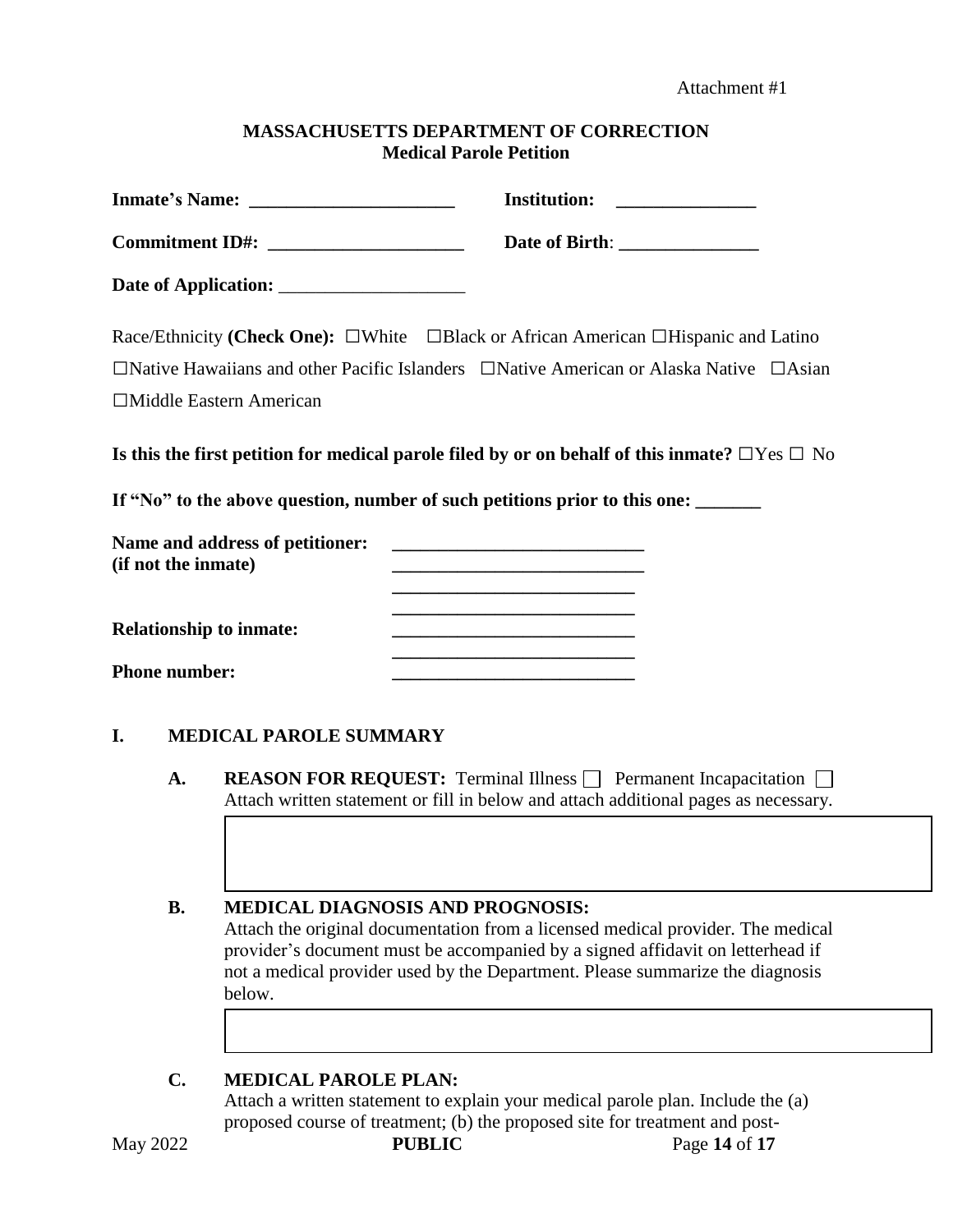treatment care; (c) documentation that medical providers qualified to provide the medical services identified in the plan are prepared to provide such services; and (d) the financial program in place to cover the cost of the plan for the duration of the medical parole. Provide a summary below and attach additional pages as necessary.

| e. Proposed site for treatment/post-treatment care:                                                                                        |
|--------------------------------------------------------------------------------------------------------------------------------------------|
|                                                                                                                                            |
| Additional comments (Please provide additional information or<br>clarification below. Attach supporting documentation, as<br>appropriate.) |
|                                                                                                                                            |

## **II. RELEASE FORMS**

The inmate is required to sign the attached Release Form to permit copies of the petition and all supporting documentation to be provided to other criminal justice agencies and to the appropriate district attorney. Registered victims/victims' family members pursuant to M.G.L. c. 258B, will be provided with a copy of the petition and the most recent clinical assessment of the inmate prepared by the Department's medical provider, upon request to the extent permitted under state or federal medical privacy laws. The inmate is also required to sign a release form to permit the Department and the Parole Board to assess the inmate's medical parole plan. The petition cannot be processed without the signed release forms.

#### **III. DATE PETITION WAS SUBMITTED TO INSTITUTION SUPERINTENDENT: \_\_\_\_\_\_\_\_\_\_\_\_\_** via U.S. mail/email (Circle one.)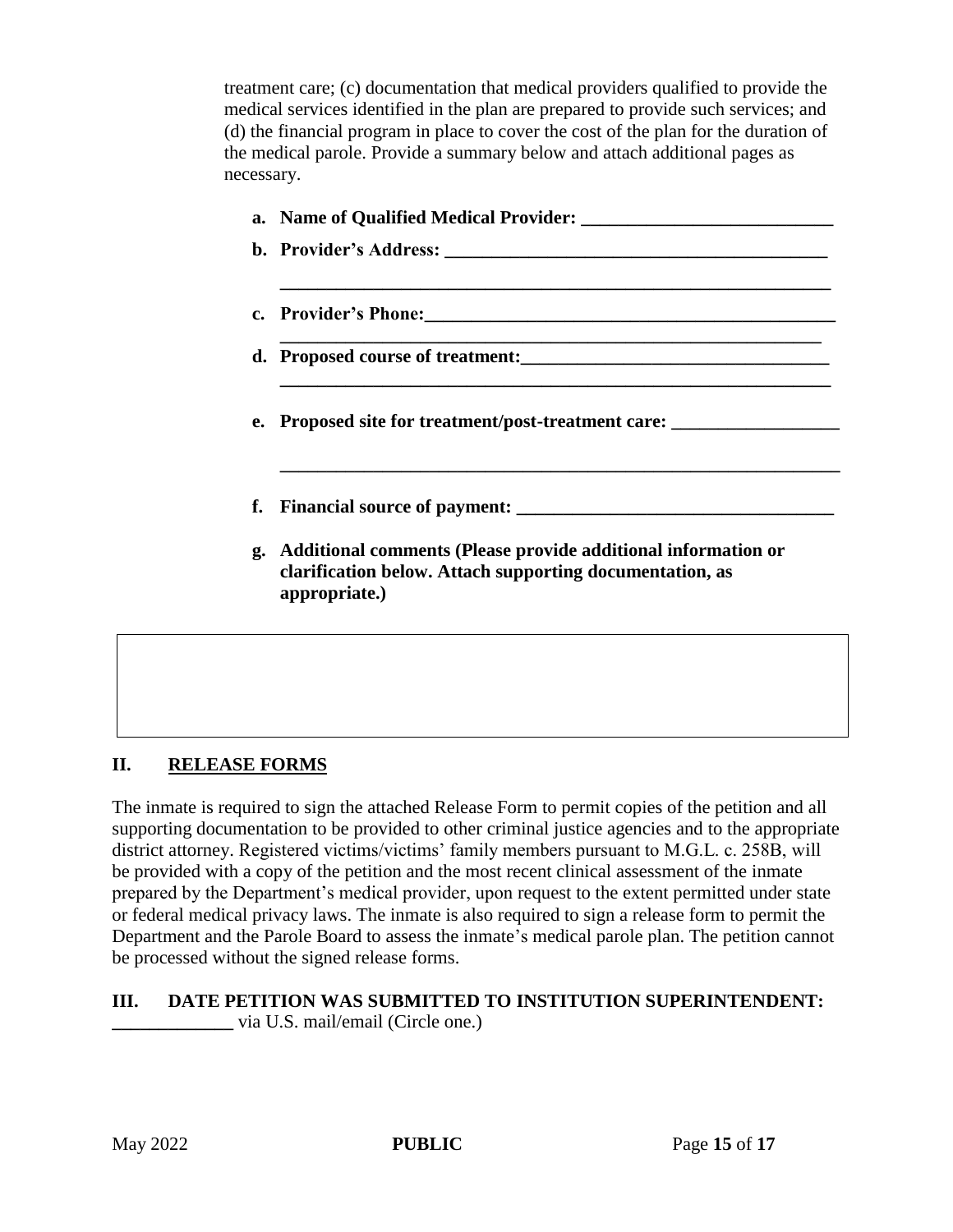## **RELEASE OF INFORMATION REGARDING PETITION FOR MEDICAL PAROLE**

I, thereby authorize the state of  $\overline{L}$ , hereby authorize the (print name and commitment #) Department of Correction to release copies of my petition for Medical Parole and all supporting documentation, including any and all Criminal Offender Record Information (CORI), medical records, evaluative information and other information related to the petition, to other criminal justice agencies and to the office of the appropriate district attorney. Registered victims/victims' family members pursuant to M.G.L. c. 258B, may be provided with a copy of my petition and my most recent clinical assessment prepared by the Department's medical provider, upon request, to the extent permitted under state or federal medical privacy laws. I understand that the Department may release this information pursuant to its legal duty to notify the district attorney and, if applicable, the victim or his/her family, of my petition such that those persons will have a fair opportunity to provide written statements or, in certain cases, to request a hearing regarding my request for Medical Parole.

Dated: \_\_\_\_\_\_\_\_\_\_\_\_\_\_\_\_\_\_\_\_\_ \_\_\_\_\_\_\_\_\_\_\_\_\_\_\_\_\_\_\_\_\_\_\_\_\_\_\_

(Signature of Inmate)

(Witness)